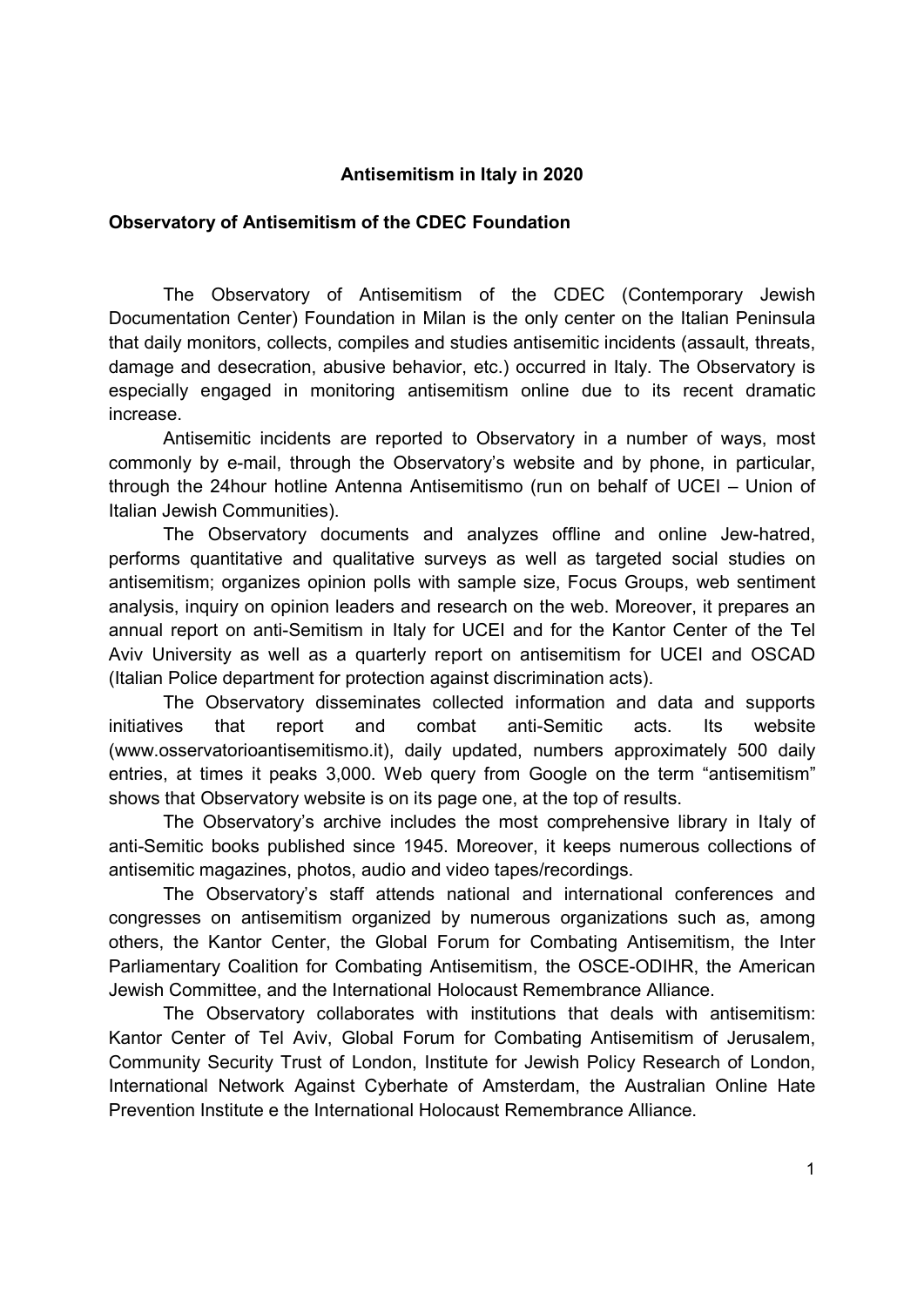The Observatory works, since December 2019, with Vox – Osservatorio Italiano sui diritti allo studio to the "La Mappa dell'Intolleranza" [Map of Intolerance], in collaboration with Università Statale of Milano, Università of Bari, Università La Sapienza of Rome and the Sociology Department of the Università Cattolica of Milano.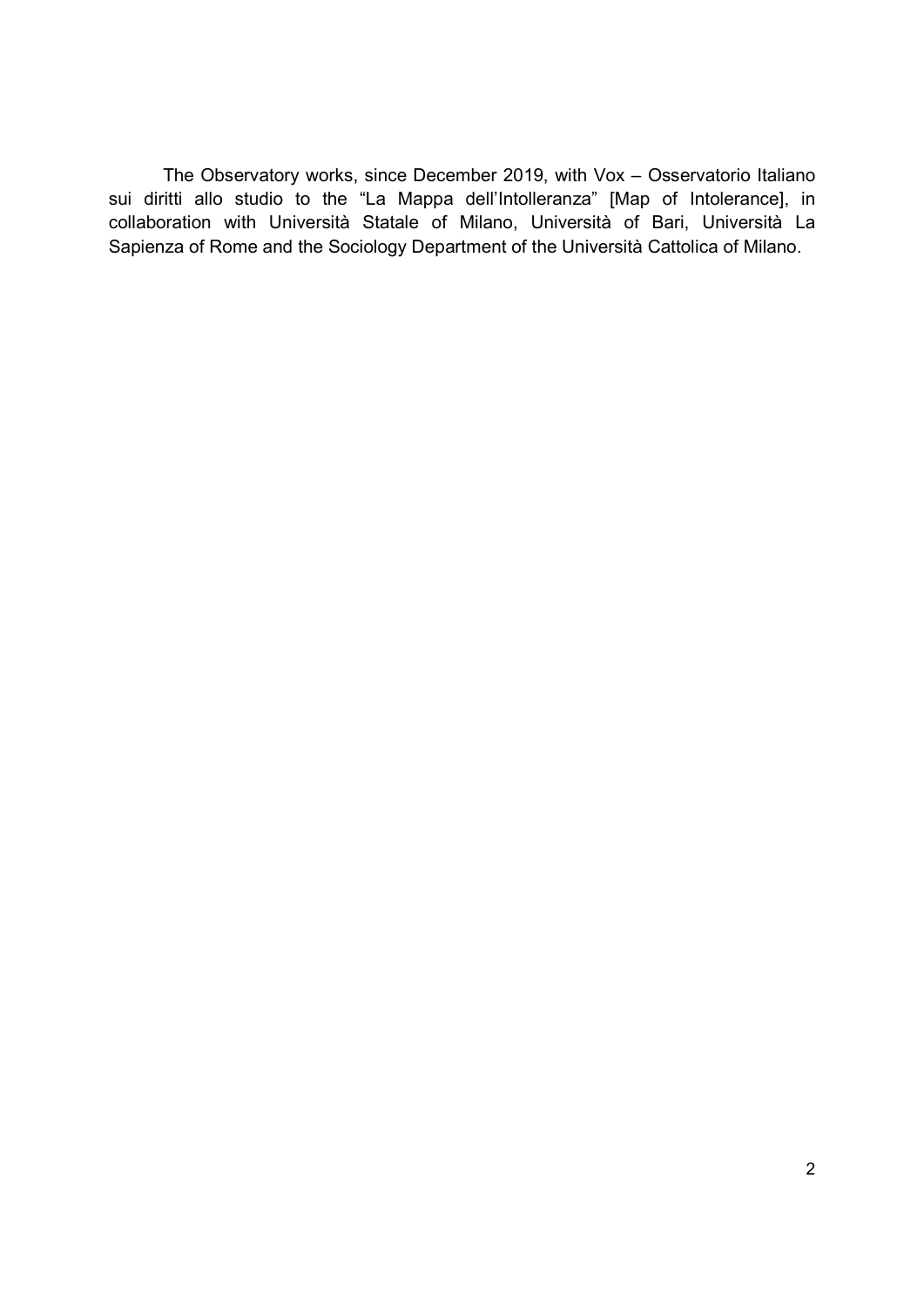### Antisemitism in Italy in 2020: methodological premise

The Observatory classifies an antisemitic incident as any malicious act aimed at Jewish people, organizations, or property, where there is evidence that the victim or victims were targeted because they are (or are believed to be) Jewish. In this vein, Observatory has adopted the International Holocaust Remembrance Alliance's (IHRA) working definition of antisemitism.

The Observatory does not trawl the internet looking for online incidents to log. It records only the antisemitic incidents occurred in Italy that are reported either by media or by a member of the public (report voiced by phone or mail via Antenna antisemitismo) who fulfills the role of victim or witness.

The total of antisemitic incidents recorded in 2020 by Observatory is only indicative, as the actual amount of antisemitic incidents is much larger. An accurate figure would be impossible to quantify. It is more frequent a serious antisemitic incident to be reported than a verbal or written one. Hence, the collected data mirror only the reported incidents and not the whole spectrum of antisemitic incidents occurred throughout the year in Italy. The under-reporting, namely the lack of reporting of antisemitic incidents, represents a significant problem as it distorts the real understanding of the phenomenon. A second relevant problem is the under-recording: police forces or the legal units fail in adjudging a crime to be antisemitic.

 In any case, it is undeniable that existing data indicate that antisemitism is on the rise. Antisemitism keeps growing visibility on social media, it has become normalized, and harassment is a daily occurrence.

This report describes Antisemitic incidents perpetrated in Italy by single individuals or groups of extremists – neo-Nazis, haters of Israel, religious fanatics etc. – which disseminate their hatred mainly on online platforms. Whereas violent anti-Jewish acts distinguish the extremist political groups (right, left, etc.), prejudice against Jews is widely spread among socio-cultural classes and political and ideological groups. Prejudice emerges in many forms, from different sides of the political spectrum.

Given the ever-growing online antisemitism, and thus a greater liquidity of contemporary antisemitism, starting from this year (2020 report) the Observatory will publish a summary considering distinctively **offline episodes** (insults, threats, graffiti, writing on doorbells, insults to schools, etc.) from **online episodes** (social network profiles, websites, blogs, Twitter, Zoombombing, etc.). Being aware of the methodological difficulties of depicting the complexity of attitudes and of a multifaceted ideology such as antisemitism.

#### Antisemitism in Italy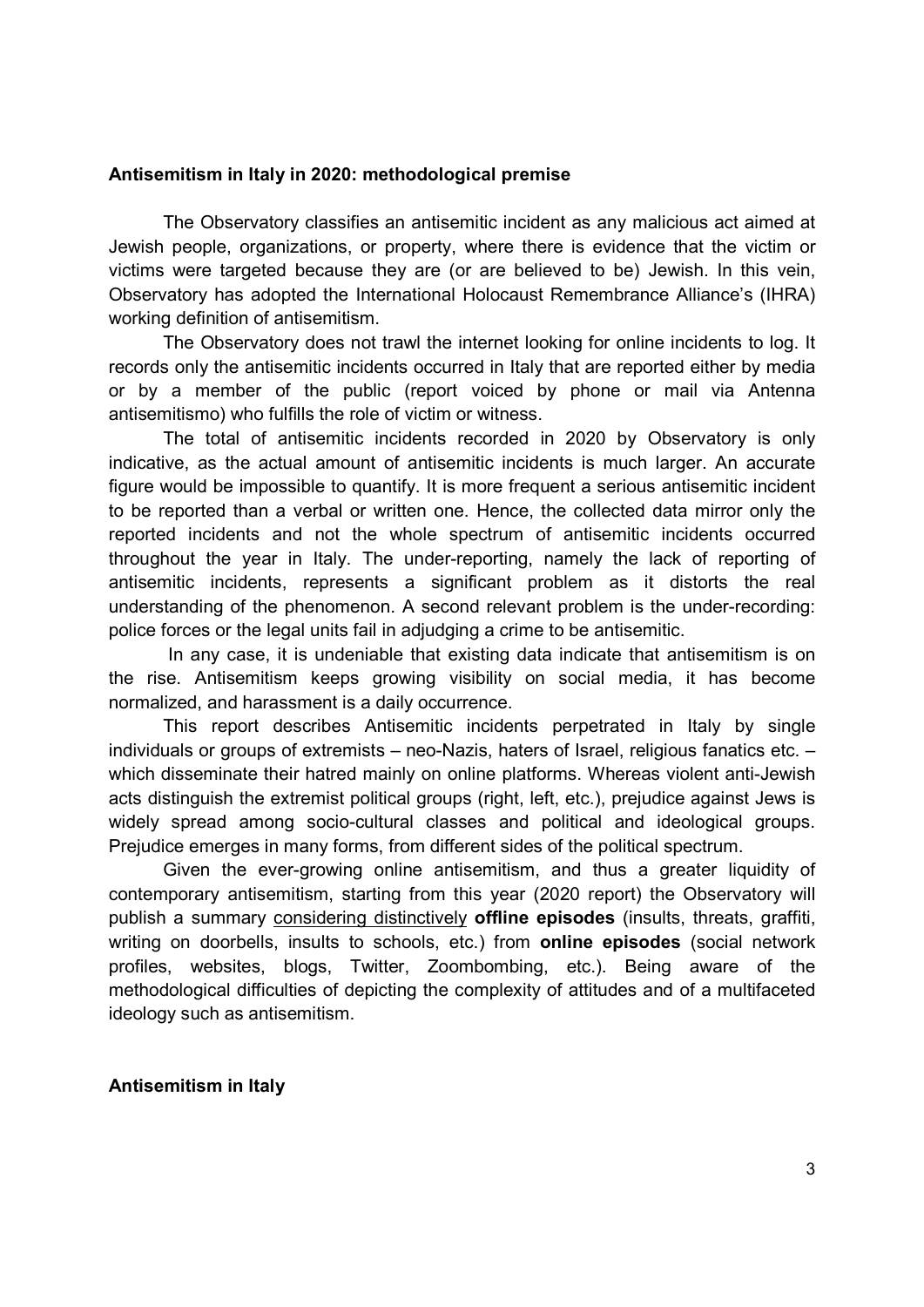Antisemitism is not a problem related to the past but is also a current one; it's a matter of fact we can see through events, the language of certain social media, and in some major news. Antisemitism can show up with many different shades, changing due to the political, economic and social situation, which dictates its spread and visibility. The incubation periods alternate with the active ones when antisemitism comes back in the public debate because of global problems, economic crisis, and social and cultural changes. While during latency periods antisemitism occupies only restricted territories, and is carried out in limited fields, during critical phases those limits can be easily overcome. The current economic and social situation, combined with the ongoing pandemic, creates a favorable environment for the raise of antisemitic attitudes.

The concern posed by antisemitism has been understood by the Italian Parliament, which in January 2020 founded the National Coordination for the Fight against Antisemitism, led by the pedagogue and former MP Milena Santerini.

On January 27, 2020, to celebrate the Holocaust Remembrance Day, the Council of Ministers pointed out its commitment to promote and strengthen the memory of the Holocaust and to oppose any kind of antisemitism. In order to do that, they entirely adopted the IHRA definition of antisemitism, using it as their main reference to recognize antisemitic expressions and behaviors. That's why on June 16, 2020 the Presidency of the Council of Ministers created a task force for the recognition of the IHRA definition of antisemitism, formed by representatives of the institutions, of the ministries, of Jewish organizations and CDEC's Observatory of Antisemitism. After 14 public hearings, the task force made its last report in December 2020.

#### Coronavirus and antisemitism

 From March 14 on, the Antenna antisemitismo started to receive reports of incidents (all on the internet) which accused Jews of being responsible (or coresponsible) for Covid-19; in which the "poisoning by Jews" motif was found 18 times.

 The "poisoning by Jews" motif was found 134 times among the 3.977 posts and online discussions of the 300 social media profiles of extremists which the Observatory of Antisemitism monitored in 2020.

 This motif was not a central theme on antisemitic attacks; the pandemic is provoking a wave of secondary antisemitism, as it is seen as part of a big "globalist" conspiracy designed to increase the control of the population (the "herd") by "Zionist" transnational organizations, and tycoons such as George Soros and Bill Gates.

 Even the biggest online spreaders of conspiracy theories, like Maurizio Blondet's blog (circa 30 thousand daily views), or the video blog ByoBlu (with its videos being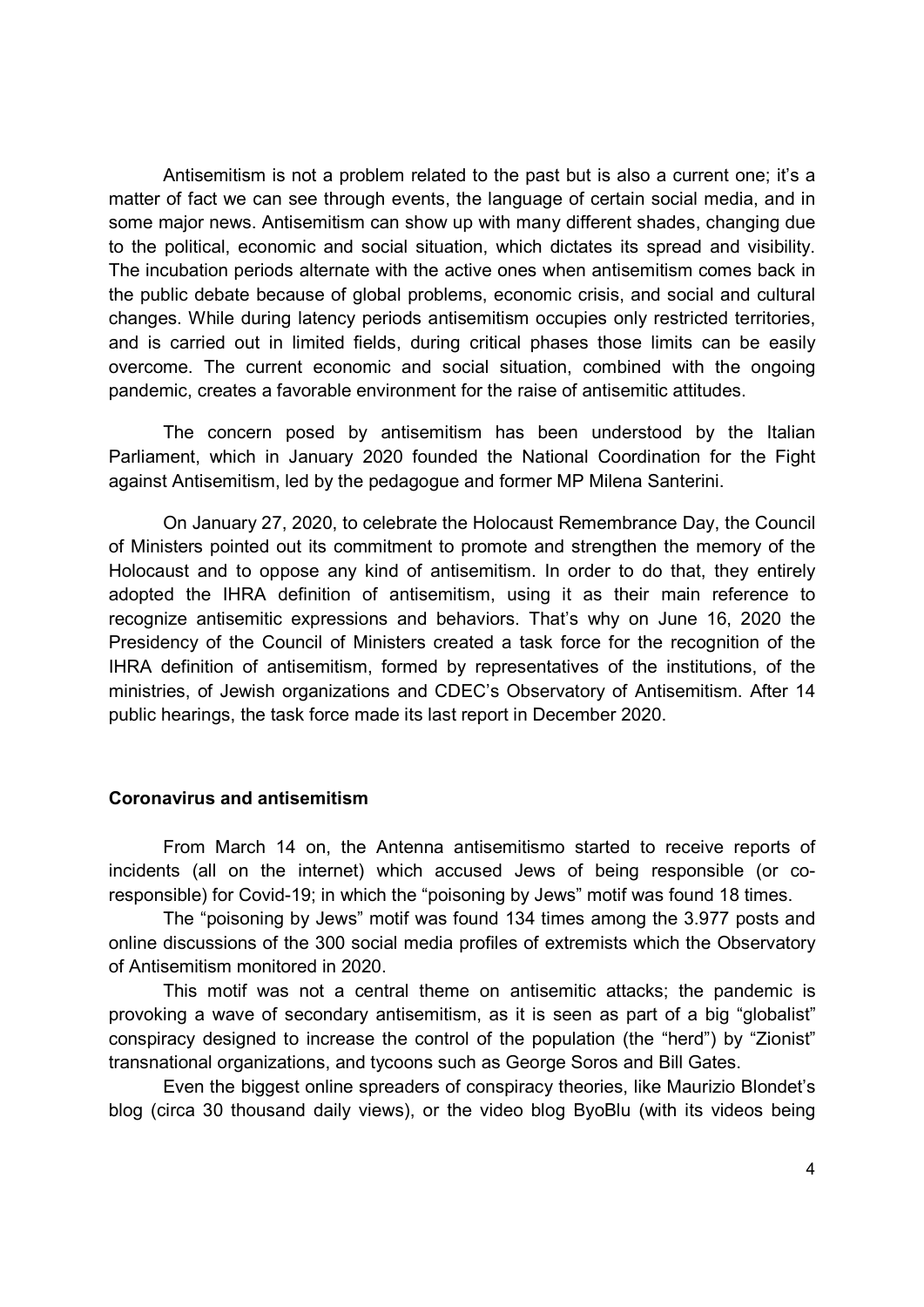watched by thousands of users), have not given a particular importance to the subject "Jews-Covid19."

In Italy, the debate on the virus was mainly related to conspiracy theories, and anti-Chinese xenophobia: Covid-19 is either a biological warfare tool (which leaked or was leaked from Chinese laboratories), or a tool for social control created by élite groups (EU, transnational institutions, the military, pharmaceutical companies).

### Coronavirus and conspiracy theories

 The impact of Covid-19 on social media platforms was strong and virulent, motivated by a conspiracy theory sentiment. The pervasiveness of the conspiracy approach is in its commitment to make sense of situations which are hard to understand, as the Coronavirus, and above all to identify who's blame is it: behind each problem there is someone who conspires against us. Those who are influenced by conspiracy myths identify themselves with a radicalized and distorted view of reality, and have a profound distrust of authority, institutions, the State, the government, and also of the community in charge of solving a given problem (doctors, virologists, etc.). No-Vax groups have frequently used metaphors related to the Shoah in their protest, presenting themselves as the "new Jews."

### Coronavirus and antisemitism

-

 Antisemitic conspiracy theories, and the online disinformation campaign related to Covid-19 were the central arguments of the third meeting of the European Commission antisemitism working group on the implementation of the declaration of the Council on combating antisemitism. The meeting was held on June 17, 2020,<sup>1</sup> bringing together representatives from Member States, from the European Commission, from FRA, and from Jewish community's organizations from all over the European Union. The discussions during the meeting showed that online antisemitic conspiracy myths are not associated to a particular political group: these myths are spread by a wide range of people and groups. Furthermore, online disinformation on Covid-19 reaches a wider public in comparison to the informational messages in regard to the virus.

# The main traits of antisemitic discourse in 2020

- The most widespread antisemitic motif is that connected to economic matters: obscure Jewish-Zionist lobbies—thanks to the sprawling power of banks, and international organizations—govern, and manage the world.

<sup>&</sup>lt;sup>1</sup> https://fra.europa.eu/en/event/2020/european-commission-antisemitism-working-group-meet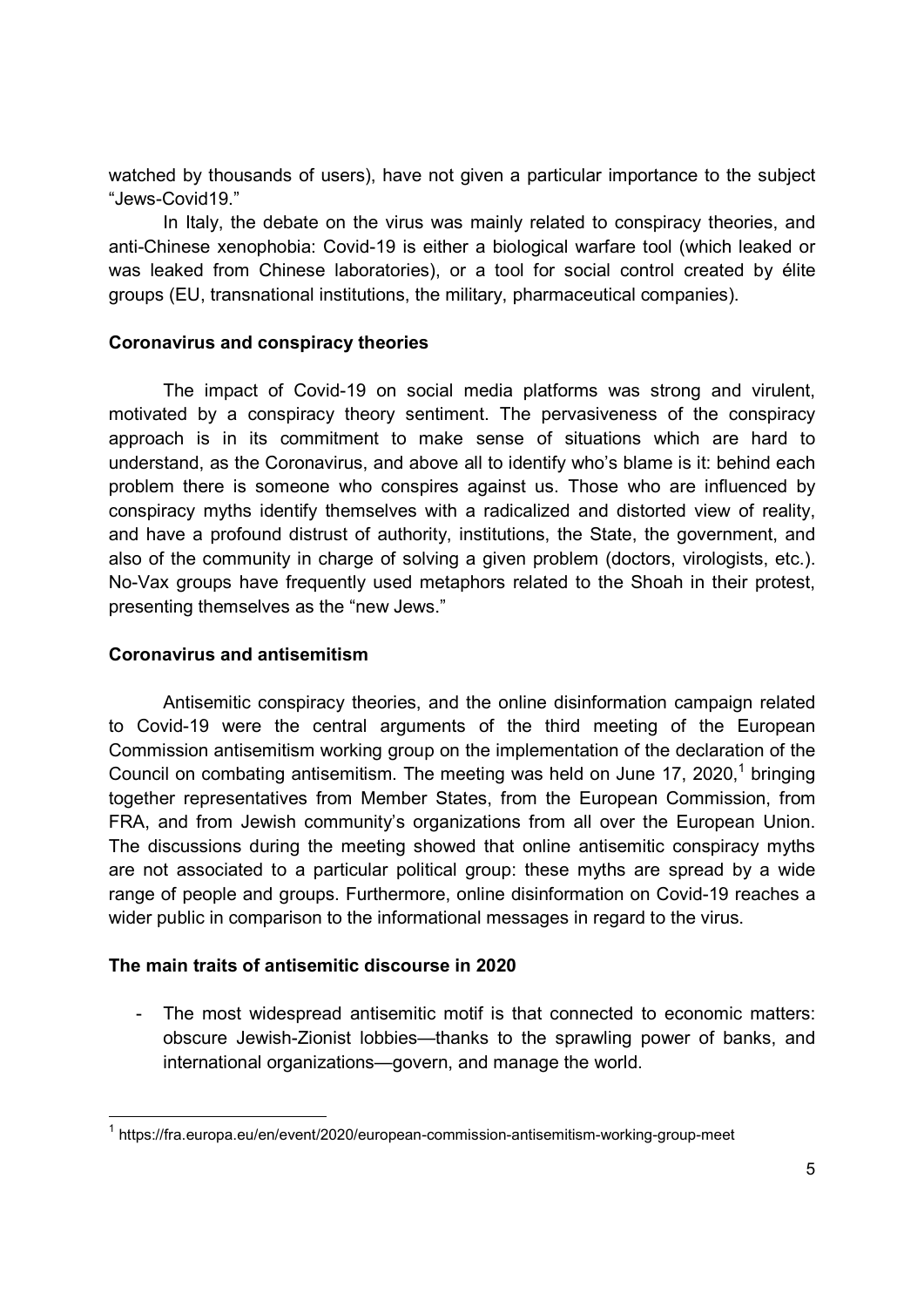- Antisemites continue to depict Jews according to archaic and popular judeophobic myths, and antisemitic canards, such as: blood libel, ritual murder, deicide, hate against the human species, etc.
- Jews are depicted according to old Nazi physiognomic models (hooked noses, grinning mouths, goatee beards, etc.). They are described according to stereotypes: rich, connected to each other, inclined to conspiracies and to world domination ("the Zionist octopus"), exploiters, racist, elitist, loyal to Israel, and internationalists. Sometimes this demonization reaches to forms of pseudobiologistic antisemitism, as in the case of Giovanni Cianti' and Mauro Biglino's books and conferences that describe Jews as a pseudo-human "race."
- All Jews are described as "Zionists", and Zionism is understood as evil.
- The start of the parliamentary debate of the Zan Law against homo-transphobia<sup>2</sup> kick-started a wave of antisemitic and homophobic tweets connected to the debate of a law aimed at countering hate crime and hate speech against LGBTQI people. The tycoon George Soros is designated as the person behind this law, and this is part of his plan to corrupt the morals of the world population.

# Incidents reported to the Antenna Antisemitismo

In 2020, the Observatory of Antisemitism received 332 reports; after several indepth analysis, 230 of these reports have been recognized as antisemitic incidents. 50 reports were related to incidents occurring offline, and 180 are related to online antisemitism.

| Graffiti                                | 22  |
|-----------------------------------------|-----|
| <b>Threats</b>                          | 13  |
| Defamation                              | 12  |
| <b>Discrimination</b>                   | 1   |
| <b>Physical attacks</b>                 | 1   |
| Antisemitism in the<br>mainstream media | 1   |
| <b>Total (offline)</b>                  | 50  |
| <b>Online antisemitism</b>              | 180 |
| <b>Total</b>                            | 230 |

-

<sup>&</sup>lt;sup>2</sup> http://www.senato.it/service/PDF/PDFServer/DF/356433.pdf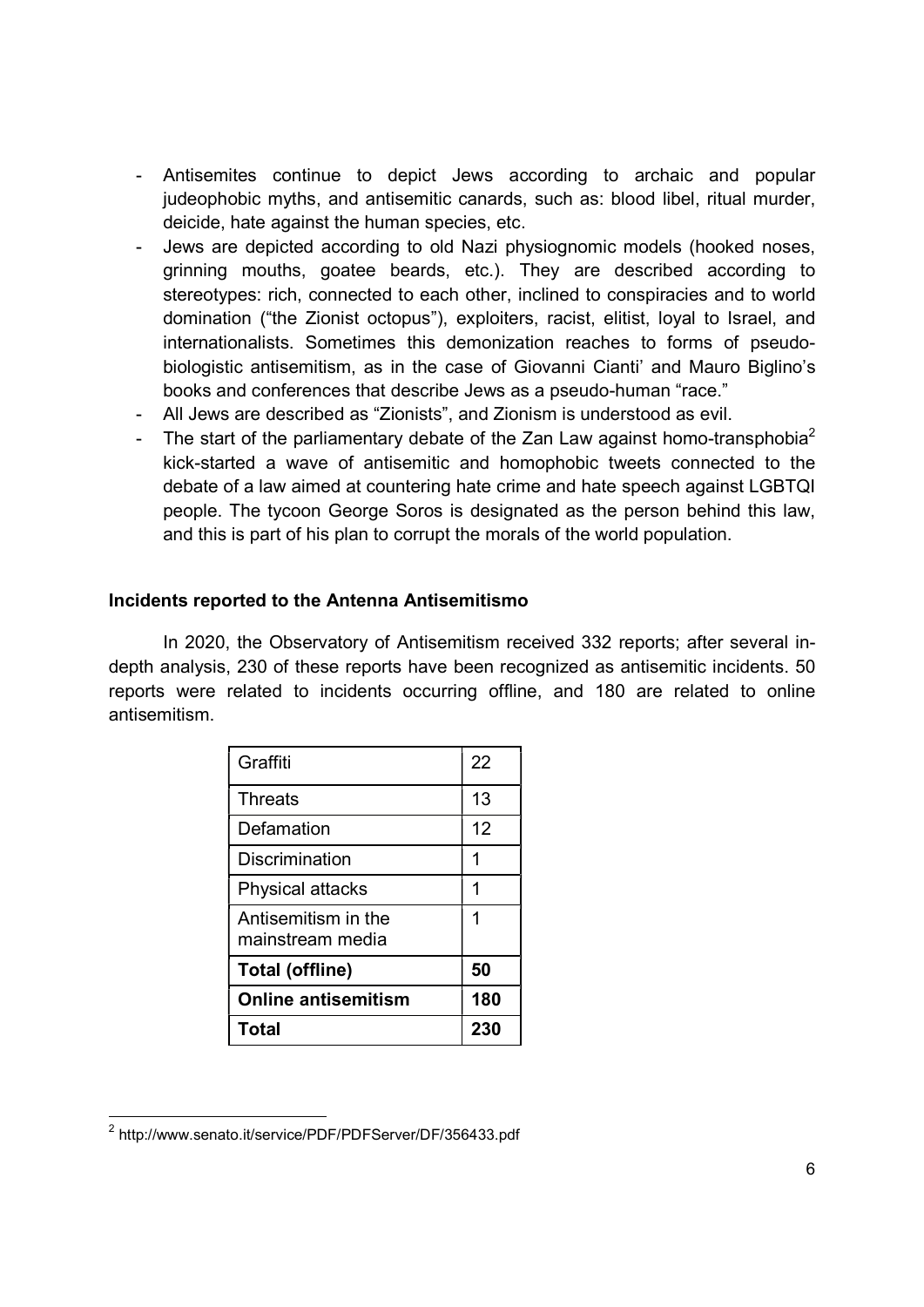Besides these numbers, which have been gathered together from the warnings received by the Antenna Antisemitismo, the real amount of antisemitic incidents is far greater. In 2020, the Observatory of Antisemitism also found:

308 antisemitic websites

300 antisemitic Facebook profiles, which published 3997 posts and online discussions.

900 antisemitic twitter profiles (according to Mediavox)

104.347 hostile tweets (according to the Osservatorio Vox Diritti)

Since those surveys are related to heterogeneous sources, media and research tools, the summary should be seen as an example of the Italian context.

### Antisemitic incidents reported by:

| Non-Jews or people who are not identified as<br>such         | 105 |
|--------------------------------------------------------------|-----|
| Jewish Community members                                     | 97  |
| Mainstream media                                             | 21  |
| of 7<br>Emails<br>sent to the<br>Observatory<br>Antisemitism |     |
| Total                                                        | 230 |

# Location

In 71 out of 230 offline antisemitic incidents, it has been possible to identify the city where it happened: Asolo, Bari, Bologna (2), Bagheria, Cagliari, Faenza (2), Firenze (2), Fondi, Forlì (2), Garbagnate Milanese, Genova, Latina, Livorno, Mestre, Milano (19), Mondovì, Napoli, Padova, Palermo, Pavia, Pinerolo, Pistoia, Pomezia, Pozzuoli, Riva del Garda, Reggio Calabria (3), Roma (6), San Daniele del Friuli, Schio, Siracusa, Tivoli, Torino (3), Torrebelvicino, Trento, Trieste (2), Valenza, Venezia (2), Vicenza.

# Victims of antisemitism

151 incidents involve Jews and/or Jewish institutions, depicted as: racist, rich, greedy, conspiring for World domination, "Zionists".

Here's a list of the most used terms: Zionist, "giudei", Israelites, Talmudists, Khazars, Ashkenazi, "Nazi-Zionists", racist and Hitlerian Zionists, Zionist organs thieves,